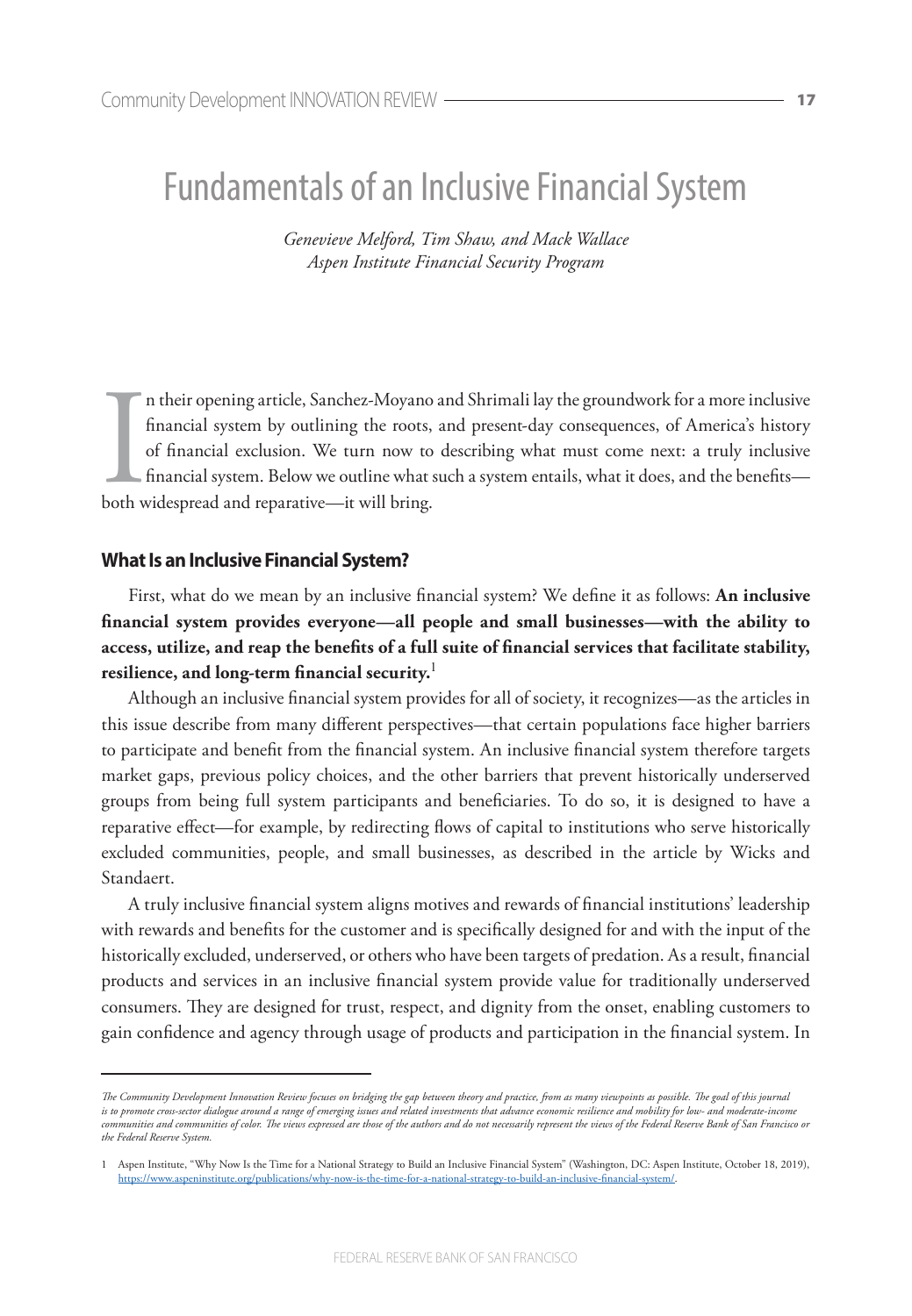their article, Lajewski and Sabharwal describe the need for, and approaches to, designing financial products with and for traditionally underserved consumers.

An inclusive financial system also has strong consumer protections, targeting bad actors and activities that can cause harm to people, small businesses, and the financial system overall. This includes behavior that is abusive, deceptive, or criminal. Given the digital evolution of financial services, this also includes an expanded consumer protection framework that accounts for responsible data use and data protection. These strong protections are balanced with the need to allow for responsible innovation and support market competition. Such a regulatory approach allows beneficial products and services to enter the market and improve financial outcomes for consumers. In their article, Evans and Pence describe the current state of consumer protection regulation in the United States and highlight areas that warrant further attention from regulators and policymakers.

And finally, although equitable and universal access serves as its foundation, an inclusive financial system looks beyond financial access and focuses predominantly on financial outcomes, including end-user stability, resilience, wealth creation, and economic mobility as its dominant measures of success. Asrow and Creehan provide a path to operationalizing a focus on outcomes in their framing article on regulating for financial wellness.

### **What Are the Elements of an Inclusive Financial System?**

An inclusive financial system is composed of four sets of financial infrastructure, key enabling infrastructure, and a combination of stakeholders in the public, private, and social sectors. A truly inclusive financial system also accounts for the financialized parts of nonfinancial systems in our society.

The collective and individual benefits of an inclusive financial system require four sets of financial infrastructure that together facilitate stability, resilience, and long-term financial security for households and small businesses: (1) payments, (2) credit and financing, (3) short- and long-term savings, and (4) insurance.

Authors in this issue explore various aspects of financial infrastructure in more depth. Kumar and Ehrbeck address payment infrastructure, which forms the backbone of the financial system. Cochran focuses on inclusion in credit systems, including the data and analytics methods used to make credit decisions. A robust savings infrastructure provides opportunities to build near-term resilience through emergency savings products, as well as longer-term wealth through affordable retirement savings and investing products. Phillips explores the potential for technology—and mission-minded financial technology companies—to make savings infrastructure more inclusive. Finally, an inclusive insurance system is needed to enable people and small business to pool collective risks together to protect against adverse shocks and advance longer-term financial security.

Undergirding and enabling widespread access to an inclusive financial system are two other forms of nonfinancial infrastructure. First, as discussed in depth in the articles by Carnahan and Jaquith and by Kumar and Ehrbeck, inclusive identification infrastructure must exist to provide individuals, government, and institutions with a simple way to verify the identity of individuals as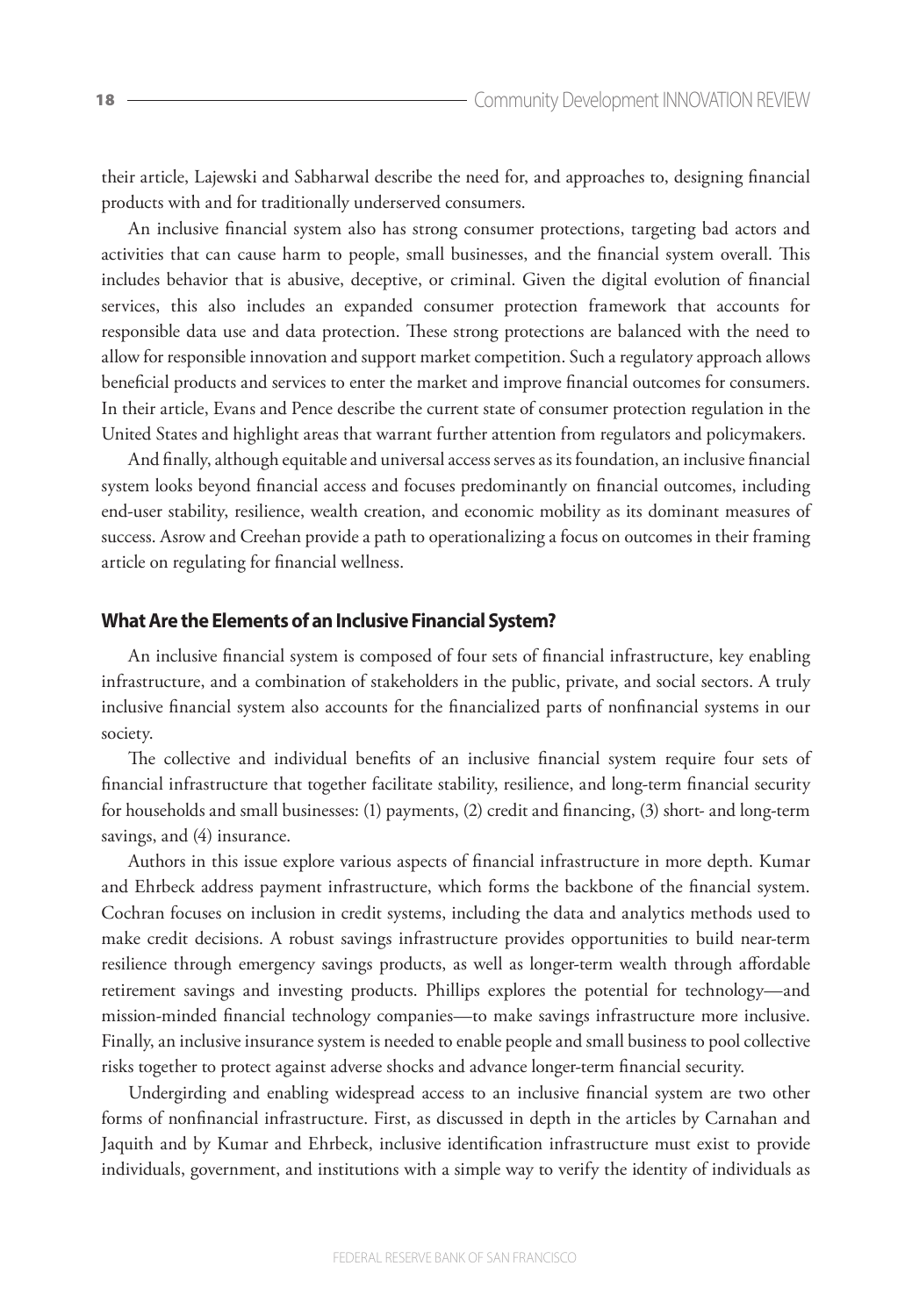they participate in the financial system. Second, it is critically important in a world of increasingly digital finance for households and small businesses to have consistent, secure access to the Internet and Internet-connected devices, such as computers or smart phones.

A truly inclusive financial system must also consider its role in financializing parts of nonfinancial systems in our society. Over time, nonfinancial systems in our society whose purpose is to deliver nonfinancial goods—like health care, housing, higher education, or criminal justice—have levied costs on users with fees and penalties, using tools of the traditional financial system in ways that exacerbate existing inequality. The administrative fees, interest, financing charges, financial penalties, and intermediary products, like debt consolidation and bail bonds, in systems like health care or the courts are too costly to ignore. This is also increasingly true of actors that use data collected by credit bureaus for nonfinancial uses, such as rental or employment checks, and the debt collection methods of these financialized actors. The addition of more organizations and systems into the financial system does not, by itself, make the financial system more inclusive. Instead, it reveals the need for an inclusive financial system to account for, and be responsive to, the increased financialization of other sectors as we look ahead. As an example, this could take the form of an expanded regulatory framework that includes these new actors and systems involved in facilitating the financialized parts of nonfinancial systems.<sup>2</sup>

#### **What Actors Support an Inclusive Financial System?**

In a well-functioning system, a combination of stakeholders in the public, private, and social sectors provide key financial services to an entire society. As the systems we understand to be involved in an inclusive financial system expand, so too are the stakeholders involved. At minimum, key stakeholders in an inclusive financial system include: a wide range of public-sector entities, private financial services providers of all kinds, social-sector organizations (e.g., donors, researchers, advocates, and other community-based organizations), and the technology sector broadly. Over the past decade, the types of organizations involved in an inclusive financial system have grown. As finance has become increasing tech-enabled and digital, the breadth of actors involved in providing financial services has grown to encompass Big Tech companies, their regulators, and other actors in the digital economy.

It is a fundamental responsibility of the government to facilitate a competitive, safe, fair, and inclusive financial system that fosters responsible products and trust, and protects consumers from fraudulent, deceptive, or abusive practices. Regulators must leverage multiple mandates, including their consumer protection, fairness, financial stability, competition, responsible innovation, and other authorities to advance inclusive finance, particularly as gaps emerge between regulatory authority and service provision. Other governmental entities with a significant role in an inclusive financial system include the judicial and court system (e.g., bankruptcies, arbitration, and financial penalties), administrators of economic and social safety programs (e.g., the Departments of Treasury,

<sup>2</sup> Aspen Institute, "The State of Financial Security 2020: A Framework for Recovery and Resilience" (Washington, DC: Aspen Institute, November 9, 2020), https://www.aspeninstitute.org/publications/the-state-of-financial-security-2020-framework/.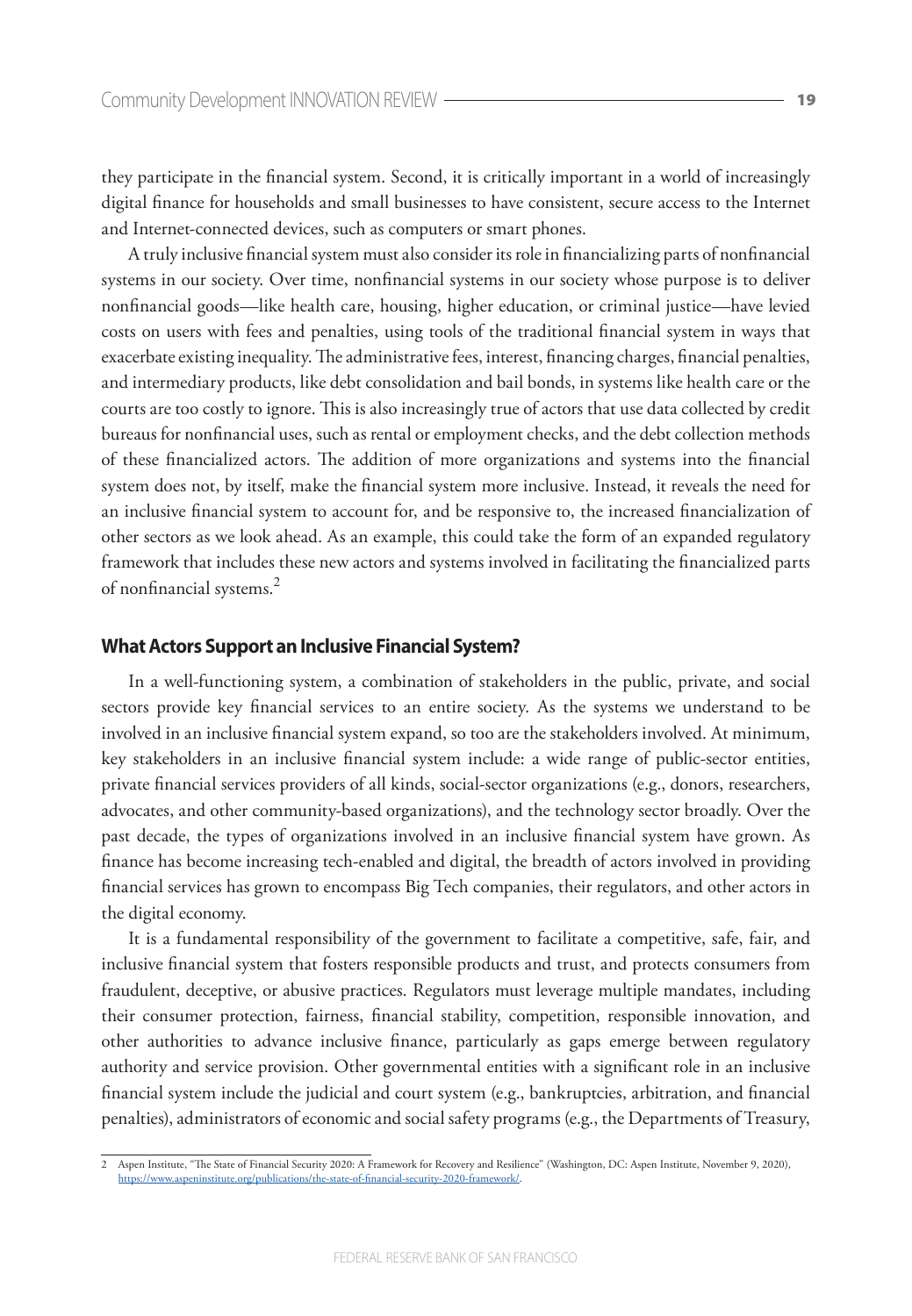Labor, Education, and Agriculture), and any government agencies that directly provide or backstop financial services to individuals or small businesses (e.g., student loans, mortgages, health or property insurance, small business credit, social insurance payments, etc.). Given the array of agencies with responsibilities in managing a well-functioning financial system, over 50 countries have implemented explicit national financial inclusion strategies or commissions to help coordinate national action, such as the United Kingdom's Financial Inclusion Commission. $^{3,4}$ 

In the private financial sector, the breadth and diversity of financial service providers (FSPs) is growing and includes traditional banks and credit unions, community development financial institutions, a wide range of nonbank financial companies, financial technology companies, wealth and asset managers, and credit bureaus and debt collectors. Participants also include the vendors that provide services to FSPs, as well as retailers and agents that provide customer access points to financial services. As profiled in the articles by Wicks and Standaert and by Donaker, mission-driven community development organizations are developing new types of collaborations with other FSPs.

# **What Are the Benefits of an Inclusive Financial System?**

An inclusive financial system represents critical infrastructure for the national economy, facilitating commerce, economic growth, and financial stability and security for all individuals, businesses, and communities. It also facilitates access to other key economic and social safety systems crucial for financial security for all.

An inclusive financial system is an incredible tool for inclusive growth. It supports economic activity and commerce by enabling individuals and businesses to pursue economic gain, invest in themselves and their communities, manage risks, and build wealth. Direct financial benefits for individuals include access to affordable, useful financial products that facilitate financial stability and security, protection from predatory products or abusive acts, and prevention of data bias or credit invisibility.<sup>5</sup> Greater access to high-quality, consumer-friendly credit can give people the tools to successfully buy homes, pursue higher education, and start businesses. These individual benefits also drive growth for the broader economy.<sup>6</sup> Emerging research across countries has begun to tie deeper and more inclusive financial systems with stronger and more inclusive national economic growth.<sup>7</sup> Conversely, when people cannot make efficient payments or access affordable financing for goods and services, financial transactions decrease, thus reducing net economic activity.

<sup>3</sup> World Bank Group, "National Financial Inclusion Strategies Resource Center." Policy brief (Washington, DC: World Bank Group, January 29, 2019), https:// rldbank.org/en/topic/financialinclusion/brief/financial-inclusion-strategies-resource-cent

<sup>4</sup> Financial Inclusion Commission, "Making Financial Inclusion a Top Political Priority in the UK" (London, England: Financial Inclusion Commission),<br>https://financialinclusion.commission.org.uk/. s://financialinclusion

<sup>5</sup> Credit data are used to inform risk-based decisioning. However, the absence of a previous credit file, or a credit file influenced by unfair or discriminatory treatment, leads to credit that is either more expensive or altogether unavailable. Historical discrimination or invisibility in credit beget further cycles of discrimination and invisibility. These issues are described in more detail in Cochran's article in this issue.

<sup>6</sup> Ratna Sahay et al., "Rethinking Financial Deepening: Stability and Growth in Emerging Markets" (Washington, DC: International Monetary Fund, May 2015), <u>https://www.imf.org/external/pubs/ft/sdn/2015/sdn1508.pdf</u>.<br>7 Adolfo Barajas et al., "Financial Inclusion: What Have We Learned So Far? What Do We Have to Learn?" (Washington, DC: International Monetary Fund,

August 7, 2020), https://www.imf.org/en/Publications/WP/Issues/2020/08/07/Financial-Inclusion-What-Have-We-Learned-So-Far-What-Do-We-Have-to-Learn-49660.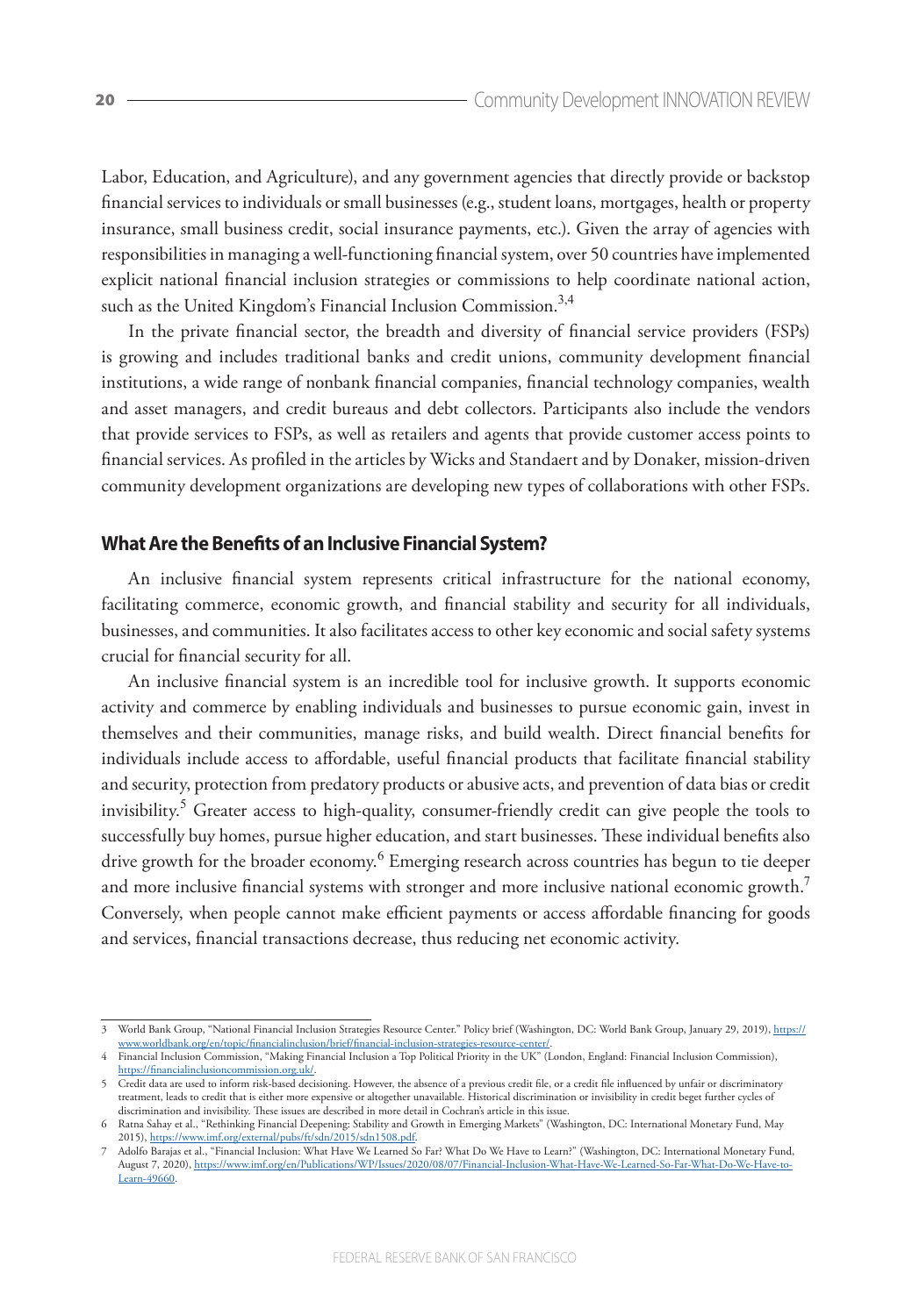An inclusive financial system also enables and supports the functioning of other important economic and social systems. As demonstrated by the COVID-19 pandemic and the response by governments globally, there is a strong intersection between the social safety net for households and small businesses and the financial system. Globally, governments' responses have included direct cash transfers to households, wage subsidy programs to keep workers employed and small businesses operating, and investment funds and loan guarantees to stabilize commercial enterprises.<sup>8</sup> In each instance, the financial system was used to deliver these benefits, and the success of those relief programs depended on the inclusivity of the financial systems that underpinned them. On the one hand, the financial system could deliver benefits to households and businesses quickly where the prerequisite infrastructure was in place. On the other hand, inequities in access to financial services hindered the speed and effectiveness of government relief efforts. These global parallels are discussed further by El-Zoghbi. The potential of a technology-enabled social safety net to boost the inclusiveness of the U.S. financial system is further explored in Cuéllar's article in this issue.

An inclusive financial system is not a silver bullet. Financial services are not a substitute for lack of income or good-paying jobs, stable housing, or affordable health care. However, when people and small businesses—especially historically marginalized and excluded people and communities access, utilize, and benefit from a full suite of financial services, an inclusive financial system represents an incredible engine for shared prosperity. The opportunity now before us, as market and regulatory innovations continue to reshape financial services, is to frame inclusion not as an extension of existing systems, but as a fundamental principle of the future financial services ecosystem. This is a social, moral, and economic imperative. The articles in this issue give us many ways to get started.

**Genevieve Melford** *is Director of Insights and Evidence at the Aspen Institute Financial Security Program (Aspen FSP) and Director of the Expanding Prosperity Impact Collaborative (EPIC). In this role she leads Aspen FSP's portfolio of work to illuminate household financial challenges and the kinds of solutions that can boost the financial stability and well-being of US households. Prior to joining FSP, Genevieve served as the Senior Research Analyst in the Consumer Financial Protection Bureau (CFPB)'s Office of Financial Education, where she led the Bureau's work to define, measure, and study the drivers of consumer financial well-being. Before that, she served as Director of Research at Prosperity Now (formerly CFED), a national nonprofit dedicated to expanding economic opportunity for low-income families and communities. Genevieve holds an M.P.A. from Princeton University's School of Public and International Affairs and a B.A. in economics from Wesleyan University.*

**Tim Shaw** *is the Associate Director of Policy for the Financial Security Program. Prior to joining the Aspen Institute, he was an Associate Director for Economic Policy at the Bipartisan Policy Center. While there, he was the policy lead for BPC's Paid Family Leave Task Force and led projects on economic* 

International Monetary Fund (IMF), "Policy Responses to COVID-19: Policy Tracker" (Washington, DC: IMF), https://www.imf.org/en/Topics/imf-andcovid19/Policy-Responses-to-COVID-19.